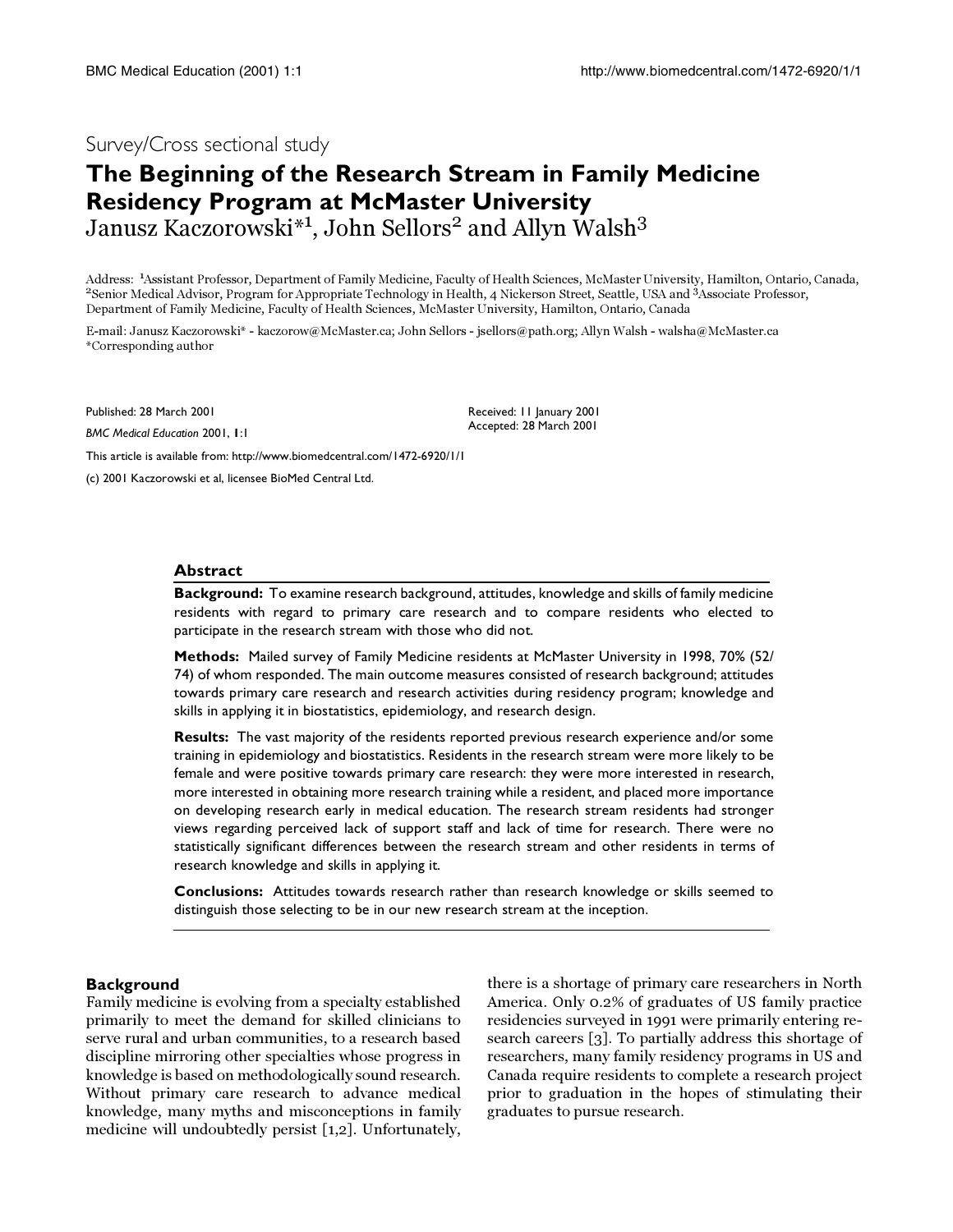Although residency program directors may embrace research during residency training [\[1](#page-5-0),[4](#page-5-3)–[9](#page-5-4)] there have been few studies on whether research during residency training increases the number of primary care researchers. The literature suggests that the secret to creating a successful research environment during residency involves: starting early in the residency program, support from the program director or a committed faculty member, allotment of time for research, an integrated and structured research curriculum, use of evidence based medicine, faculty involvement, a research committee, an easily accessible research professional, research visibility, and opportunities for presenting [[5](#page-5-5)[,6](#page-5-6),[10\]](#page-5-7). Frequently cited barriers to effective research curricula include: lack of protected time, insufficient funds for support staff, lack of mentors and lack of research skills in faculty members [[1](#page-5-0),[2](#page-5-1),[4](#page-5-3),[7](#page-5-8)[,8](#page-5-9),[10](#page-5-7)[–14](#page-5-10)]. Studies have shown that postgraduate research involvement is strongly associated with research participation during medical school [\[3](#page-5-2)[,10,](#page-5-7)[14–](#page-5-10)[16\]](#page-5-11). However, it appears that required research during medical school may not lead to more physician-investigators [[16](#page-5-11)].

The "Family Medicine Research Stream" at McMaster University Postgraduate Program in Family Medicine was established in 1997/98 academic year and was designed to provide the environment needed for interested residents to engage in meaningful research. Our goal was to maximize optimal use of limited research resources by enhancing research experience for a self-selected group of family medicine residents.

The family medicine residency program at McMaster University is one of the handful of programs in North America that does not require its residents to submit a mandatory research or academic project. However, resident research is encouraged and an elective in research is available to those interested. The program has a research director and a full-time research coordinator who both have expertise in research methodology, statistical analysis, knowledge of research application software, and grant-writing experience.

Twelve out of 74 residents who were enrolled in the residency program in 1997/98 academic year joined the research stream. The research stream curriculum, while flexible in scope, provides structured resources for administrative, methodological and supervisory support. Residents are encouraged either to develop their own projects or to link with ongoing research activities within the department or elsewhere. Workshops are provided 3 to 4 times per year for educating residents on research methodology and statistical analysis, discussion of research projects, and brainstorming future ideas. Research Workshops also involve a half-hour plenary session followed by a roundtable discussion in which residents give a progress report on their activities. Residents in the research stream are invited to tap into the expertise of mentors, while addressing any obstacles, challenges, or successes they may be experiencing in their own research projects.

Our principle objective in doing the survey was to describe family medicine residents in terms of their research background, attitudes, knowledge and skills with regard to primary care research and to determine whether there were important differences between residents who chose to participate in the research stream and those who chose to remain in the regular curriculum. We were also anticipating that the survey will provide us with the information required to develop a relevant research curriculum for the family residency research stream.

# **Methods**

# *Study population*

The study sample consisted of family medicine residents attending the Departments of Family Medicine at Mc-Master University during 1997/98 academic year. All residents were eligible to participate.

# *Study design and survey procedures*

A mailed survey questionnaire was distributed in January 1998 accompanied by a cover letter signed by the family medicine postgraduate director at McMaster University via interhospital mail to all family medicine residents enrolled in the program in the 1997/98 academic year. The follow-up strategies using the modified Dillman method [[17](#page-5-12)] included mailed and emailed reminders, full mailings of the questionnaires, and telephone calls to non-respondents by a research assistant.

# *Survey instrument*

As there was no existing survey instrument, a questionnaire was developed and screened for content by the investigators. While the questionnaire had adequate face and content validity, it was also pilot-tested on a convenience sample of family medicine faculty at McMaster University and then further refined. There were three sections to the self-administered questionnaire totaling four pages. Section 1 obtained information about educational background, past experience in research and biostatistics, and residents' research interest using a set of open-ended questions. Section 2 sought information about residents' attitudes regarding research in family medicine on 15 items assessed on a 10 point Likert scale with 1 being strongly disagree and 10 strongly agree. The last section consisted of 18 multiple-choice questions (MCQ) intended to assess respondents' knowledge and skills in biostatistics, epidemiology, and research design.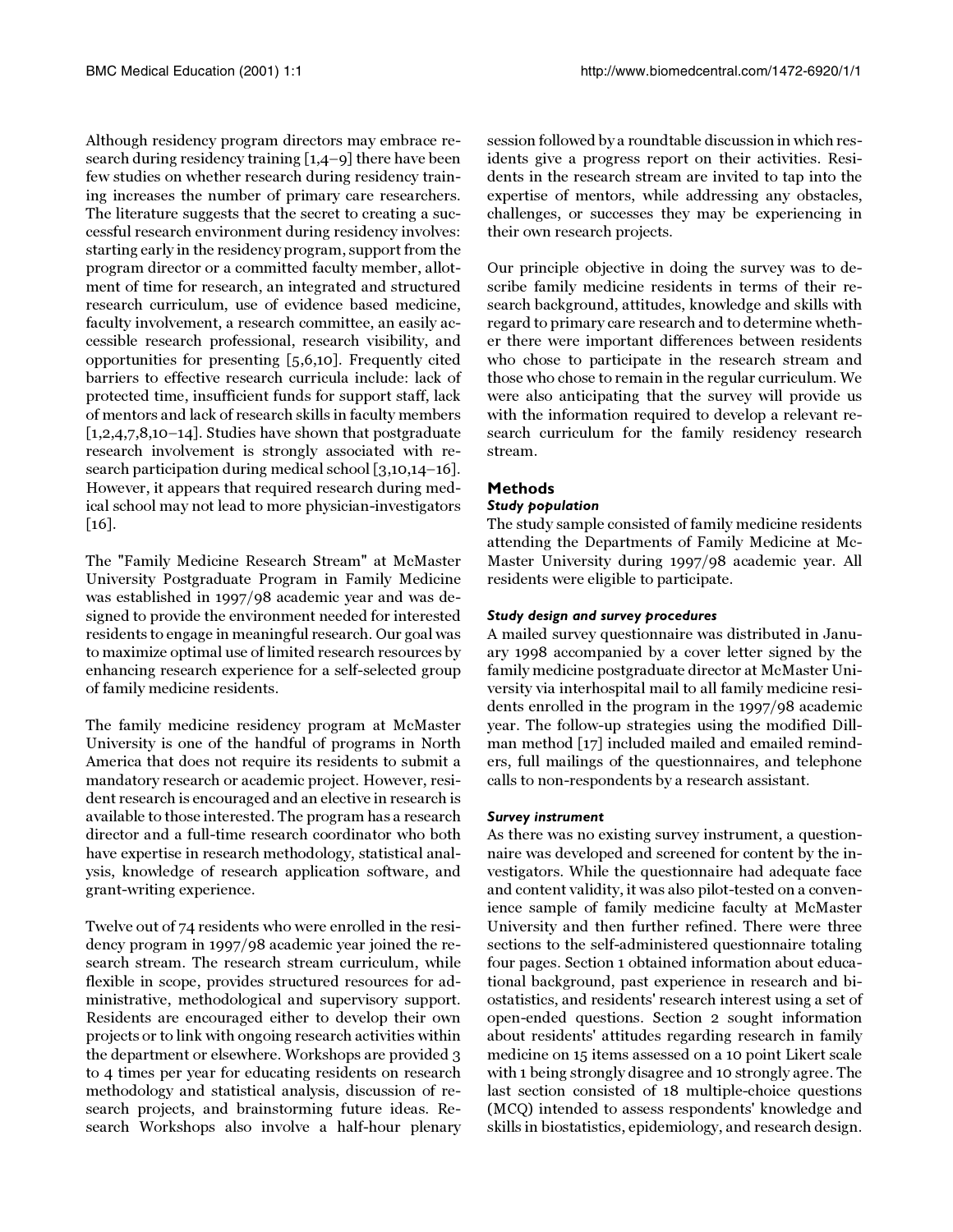The questionnaire is available from the principal author upon request.

#### *Analysis*

Data analysis was carried out using SPSS for Macintosh software (version 4.0 for Macintosh, SPSS Inc., Chicago, 1990). The descriptive statistics (frequencies, means and SD) were calculated for all questions. The mean percent MCQ score was calculated for the knowledge questions. The significance of differences in response between the research stream and other residents was measured using chi-square tests or Fisher's exact test for categorical variables and a multivariate analysis of variance (MANOVA) omnibus test followed by Student's t-tests for continuous variables. Because of multiple comparisons  $p < 0.01$  was accepted as the minimum criterion for significance and two tailed tests were used in all analyses.

#### **Results**

#### *Response rate and respondents profile*

A total of 52 questionnaires, 11 from the residents in the research stream and 41 from the residents in the regular program were completed, resulting in a response rate of 70% (52/74). The response rate was higher for residents in the research stream (91%, 11/12) than for those in the regular curriculum (66%,  $41/62$ ) (Fisher's exact test, p = .095). The overall demographic and research background profile of respondents as well as a comparison between the research stream residents and other residents in terms of these characteristics is given in Table [1.](#page-3-0) Nineteen percent of residents (10/52) reported to have advanced degrees, 71% (37/52) described previous research experience, and 61% (32/52) had some training in epidemiology and biostatistics. There were no statistically significant differences between the research stream and other residents with regard to the above attributes.

The respondents indicated that broadly defined research support (42%) and adequate time (35%) were the two most important factors that would facilitate greater research interest and activity during family practice residency while 23% indicated no interest in research. The research support category included factors such as increased research mentorship, research opportunities, role modeling, biostatistical support and funding. While the research stream residents were more likely to be female and graduates of McMaster University, these differences were not statistically significant at  $p < .01$ . The participants were also asked to list their three main research or interest areas. The research stream residents listed more key words than those in the regular program did; however, the most frequent responses in both groups were similar and most frequently included health promotion/public health, preventive medicine, and adolescent health.

### *Attitudes*

The residents' general attitudes towards the primary care research and research activities during residency program were assessed through 15 items presented in Table [2](#page-3-0). Statements that received highest mean scores, either in terms of agreement or disagreement, included a strong endorsement for a statement advocating strengthening of the scientific foundations of clinical practice (mean = 7.9,  $SD = 1.7$ ), agreement with a statement that there is a lack of time to pursue research during the residency training (mean =  $7.4$ , SD = 2.0), and strong disagreement with statements that there are no opportunities to participate in primary care research  $(mean = 3.6, SD = 1.9)$  and that there are no family medicine research role models in our department (mean =  $3.9, SD = 2.3$ . The remaining 11 statements received mean scores clustered around the middle of the scale.

Overall attitudinal differences were first tested by multivariate analysis of variance with 15 items serving as dependent variables and resident research status as an independent variable. This analysis revealed significant omnibus effect of the resident research status across all 15 items [F(15, 36) = 2.96, p = .005], suggesting that the responses of the two groups of residents were significantly different. The univariate follow-up tests identified 6 statements for which the mean scores of the research stream residents differed significantly from those of other residents at  $p < .01$ . Not surprisingly, the research stream residents had significantly higher mean scores on the item "I would like to get more research training as part of the family medicine research training" and significantly lower scores on the item "I am not interested in research activities" than those residents not in the research stream. They were also significantly less likely to agree with the statement that "Research is adequately emphasized in family medicine training at McMaster". The responses of the research stream residents also differed significantly, and in the expected direction, with regard to 3 general statements concerning primary care research. While not significantly different at p < .01, the research stream residents were less likely to agree with the statement that family medicine faculty at McMaster are knowledgeable about research and that there is sufficient statistical/epidemiological support available to residents who are interested in research. They were also somewhat more likely to agree that required research projects should be part of residency training.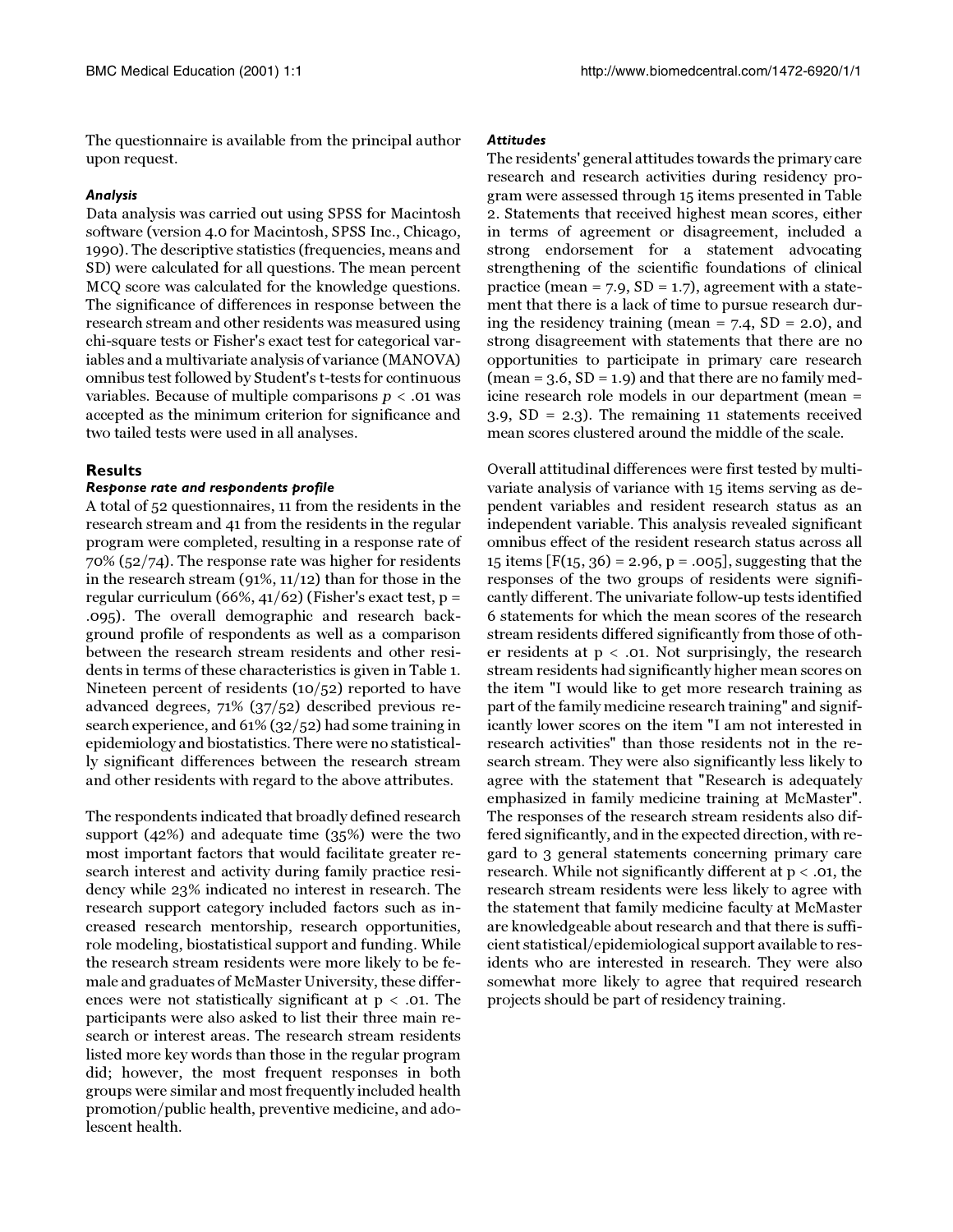|                                           | Overall           | Research stream | Regular stream   |         |
|-------------------------------------------|-------------------|-----------------|------------------|---------|
| Characteristic                            | $n = 52$          | $n = 11$        | $n = 41$         | p value |
|                                           |                   |                 |                  | .035    |
| Female: $n$ $%$                           | 32(62)            | 10(91)<br>7(64) | 22(54)<br>14(34) | .095    |
| McMaster graduate: n (%)<br>$R1'S: n$ (%) | 21(40)<br>29 (56) | 8(73)           | 22(54)           | .319    |
| Advanced degree: n (%)                    | 10(19)            | 2(18)           | 8(20)            | 1.000   |
| Research experience: n (%)                | 37(71)            | 8(73)           | 29(71)           | 1.000   |
| Training in biostatistics or              |                   |                 |                  |         |
| epidemiology: n (%)                       | 32(62)            | 8(73)           | 24 (59)          | .497    |
| The most important factors                |                   |                 |                  |         |
| that would facilitate research            |                   |                 |                  |         |
| activity:                                 |                   |                 |                  |         |
| More time                                 | 18(35)            | 3(27)           | 15(37)           |         |
| More support                              | 22(42)            | 8(73)           | 14(34)           |         |
| Not interested                            | 12(23)            | 0(0)            | 12(29)           | $.039*$ |

#### <span id="page-3-0"></span>**Table 1: Demographic profile of respondents, overall and by research stream status**

 $\degree$  Chi-square test, all other comparisons used Fisher's exact test

#### **Table 2: Attitudes of family practice residents towards primary care research and research activities during residency training**

| <b>STATEMENT</b>                                                                                                                      | Overall    | Research                          | Regular<br>stream<br>Mean (SD)<br>$(n = 41)$ |                |  |
|---------------------------------------------------------------------------------------------------------------------------------------|------------|-----------------------------------|----------------------------------------------|----------------|--|
| (all items measured on 10 point Likert scale:                                                                                         |            | stream<br>Mean (SD)<br>$(n = 11)$ |                                              | $P^*$<br>value |  |
| I 'Strongly disagree'; 10 'Strongly agree)                                                                                            | Mean (SD)  |                                   |                                              |                |  |
|                                                                                                                                       | $(n = 52)$ |                                   |                                              |                |  |
| With the increased emphasis on primary care, there is<br>a need for strengthening the scientific foundations of<br>clinical practice. |            |                                   |                                              |                |  |
|                                                                                                                                       | 7.9(1.7)   | 9.1(1.5)                          | 7.6(1.6)                                     | .008           |  |
| Family medicine residents should be required to carry<br>out research projects as part of their residency.                            |            |                                   |                                              |                |  |
|                                                                                                                                       | 4.6(2.8)   | 6.2(3.1)                          | 4.2(2.6)                                     | .037           |  |
| Research is adequately emphasized in family medicine<br>training at McMaster.                                                         |            |                                   |                                              |                |  |
|                                                                                                                                       | 5.6(2.0)   | 4.0(2.0)                          | 6.0(1.8)                                     | .002           |  |
| The lack of a critical mass of investigators is a major im-<br>pediment to the development of primary care re-<br>search.             |            |                                   |                                              |                |  |
|                                                                                                                                       | 6.1(1.9)   | 7.5(2.4)                          | 5.7(1.6)                                     | .007           |  |
| Developing a culture of primary care research must oc-<br>cur early in professional medical education.                                |            |                                   |                                              |                |  |
|                                                                                                                                       | 6.6(2.4)   | 8.5(2.3)                          | 6.1(2.2)                                     | .003           |  |
| It is imperative that the "evidence" in the Evidence-<br>Based Medicine paradigm is developed by primary care<br>researchers.         |            |                                   |                                              |                |  |
|                                                                                                                                       | 5.8(2.3)   | 5.9(1.9)                          | 5.8(2.4)                                     | .845           |  |
| Every family medicine resident should be assigned to a<br>research mentor at the beginning of their training.                         |            |                                   |                                              |                |  |
|                                                                                                                                       | 5.2(2.9)   | 6.0(2.9)                          | 5.0(2.9)                                     | .301           |  |
| Family medicine faculty at McMaster are knowledgeable<br>about research.                                                              |            |                                   |                                              |                |  |
|                                                                                                                                       | 6.3(1.8)   | 5.4(2.0)                          | 6.5(1.6)                                     | .052           |  |
| I am not interested in research activities.                                                                                           | 5.5(3.3)   | 2.2(2.1)                          | 6.5(2.9)                                     | .000           |  |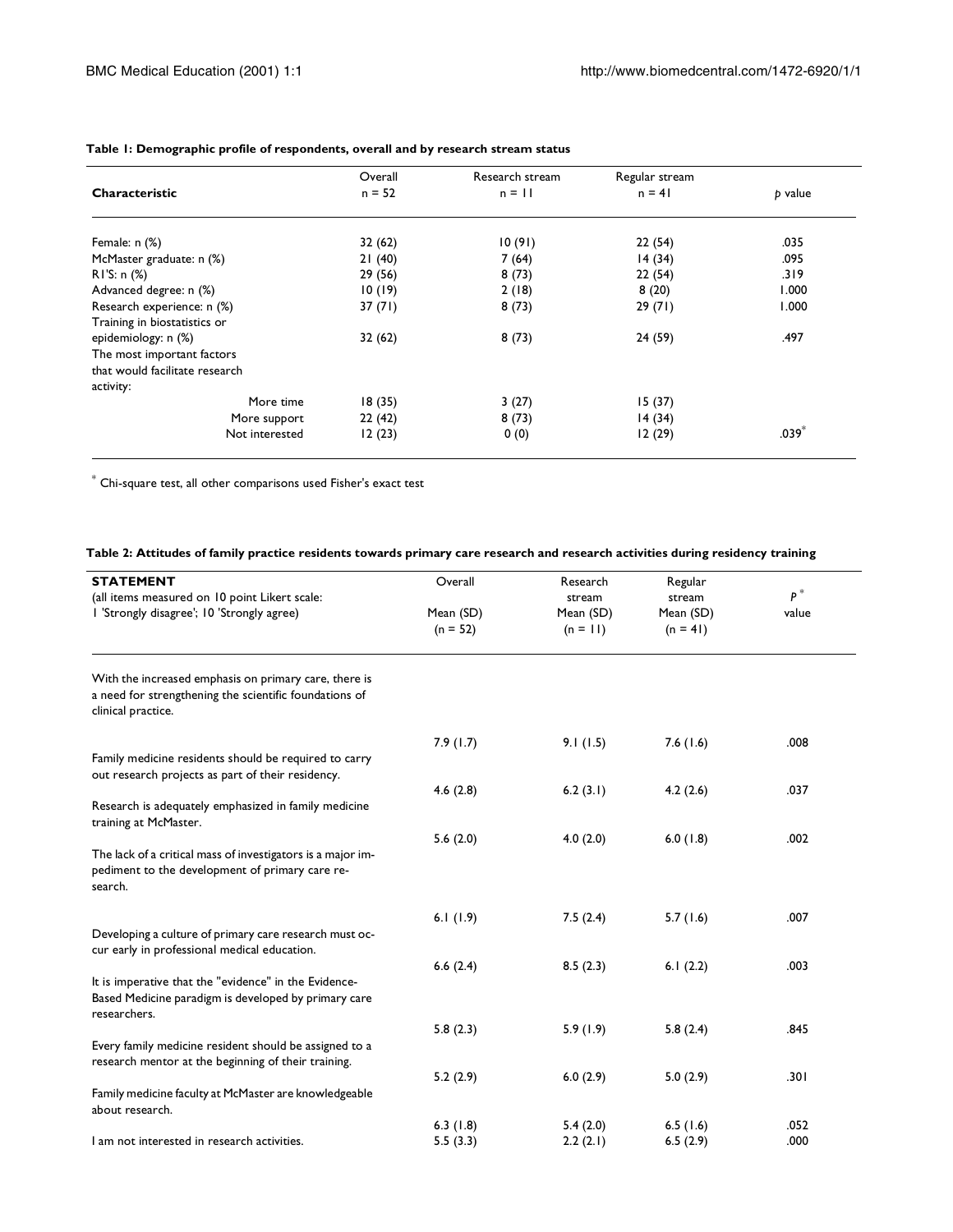| There is a lack of dedicated time to pursue research ac-  |          |          |          |      |
|-----------------------------------------------------------|----------|----------|----------|------|
| tivities during the residency training.                   |          |          |          |      |
|                                                           | 7.4(2.0) | 8.3(1.7) | 7.2(2.1) | .121 |
| I have good research skills.                              | 5.4(1.9) | 5.7(2.6) | 5.3(1.7) | .549 |
| I would like to get more research training as part of the |          |          |          |      |
| family medicine residency training.                       |          |          |          |      |
|                                                           | 5.9(3.1) | 8.8(2.0) | 5.1(2.8) | .000 |
| There are no opportunities for family medicine resi-      |          |          |          |      |
| dents to participate in primary care research.            |          |          |          |      |
|                                                           | 3.6(1.9) | 3.5(1.6) | 3.6(1.9) | .838 |
| There are no family medicine research role models in      |          |          |          |      |
| our department.                                           |          |          |          |      |
|                                                           | 3.9(2.3) | 3.8(2.1) | 3.9(2.4) | .892 |
| There is sufficient statistical/epidemiological support   |          |          |          |      |
| available to residents who are interested in research.    |          |          |          |      |
|                                                           | 5.8(2.1) | 4.5(2.0) | 6.2(2.1) | .017 |
|                                                           |          |          |          |      |

**Table 2: Attitudes of family practice residents towards primary care research and research activities during residency training**

\* Based on Student's t-tests

#### *Biostatistical and epidemiological knowledge*

Section 3 involved 18 MCQ questions testing knowledge of research methodology, epidemiology and biostatistics and it's application to the solution of problems. The mean percent MCQ knowledge score was 66.0% (SD = 17.8%). Questions regarding sampling strategies, statistical tests such as chi square, epidemiological definitions such as sensitivity, specificity, predictive value, validity, attributable risk, odds ratio, mean, mode, median, standard deviation were answered correctly by at least 60% of residents. Poorly answered questions included items on research ethics, research terminology such as triangulation, t-tests, cost-benefit analysis, incidence vs. prevalence vs. mortality/case fatality rates. The overall mean score of the research stream residents while more than 10 percent higher than those of other residents did not reach statistical significance (mean 74.7%, SD = 10.4% vs. mean 63.7%, SD = 18.8%;  $t = 1.9$ , df = 50, p = .07). Questions answered correctly by residents not in the research stream were answered correctly by slightly higher percentage of residents in the research stream while poorly answered questions followed a similar pattern in both groups.

#### **Discussion**

The internal/external validity of this study may be limited by several factors. First, this was a self-report survey. Second, the survey instrument itself was not completely validated. Third, because the maximum number of respondents was predetermined, some important differences in terms of background characteristics, research attitudes, or self-reported knowledge might have be missed because of inadequate statistical power. Finally, the sample surveyed might not be representative of family medicine residents elsewhere in North America.

Despite the above limitations certain findings can be restated: the vast majority of the residents reported previous research experience and/or some training in epidemiology and biostatistics and there were no differences in that regard between those in the research stream and those in the regular curriculum. Although most residents had positive attitudes towards primary care research, those who self-selected themselves to be part of the research stream tended to be more positive. Statistically significant differences were found between those in the research stream and those in the regular program in terms of research interest, interest in obtaining more research training while a resident, importance of developing research early in medical education, and adequacy of research emphasis at McMaster. In other words, this study suggests that it comes down to interest in research, rather than knowledge, skills, or prior research involvement. While such conclusions are perhaps self-evident to some, they underscore the larger problem of family medicine research in North America.

Residents in the research stream had stronger views regarding perceived lack of support staff and lack of time for research. Temte et al also found that residents who were actively involved in a research project identified the importance of time and resource personnel to assist with research design and data analysis more than residents who were interested in pursuing research during residency, but were not currently active [[3](#page-5-2)]. It was also surprising that those in the research stream were no more confident in their research skills than those in the regular stream even though they tended to perform better on the knowledge questions.